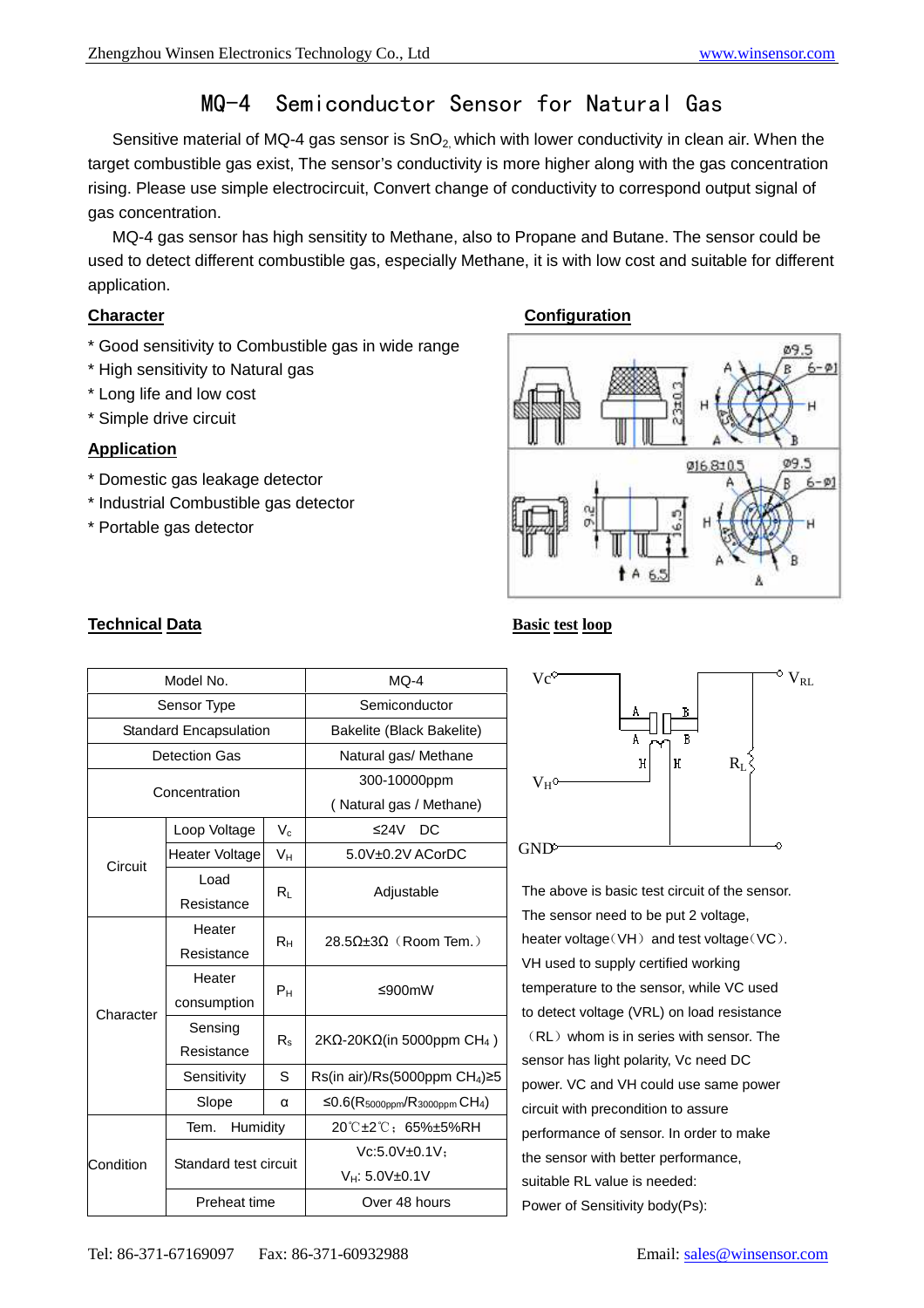# $\mathsf{Ps}\mathsf{=}\mathsf{Vc}^2\mathsf{x}\mathsf{Rs}\mathsf{/(}\mathsf{Rs}\mathsf{+}\mathsf{RL})^2$

Resistance of sensor(Rs): Rs=(Vc/VRL-1)×RL





P.S.: Sensitivity to smoke is ignite 10pcs cigarettes in  $8m<sup>3</sup>$ room, and the output equals to 200ppm Methane



### **Sensitivity Characteristics Influence of Temperature/Humidity**

### **Structure and configuration**



Structure and configuration of MQ-4 gas sensor is shown as Fig. 3, sensor composed by micro AL2O3 ceramic tube, Tin Dioxide (SnO2) sensitive layer, measuring electrode and heater are fixed into a crust made by plastic and stainless steel net. The heater provides necessary work conditions for work of sensitive components. The enveloped MQ-4 have 6 pin, 4 of them are used to fetch signals, and other 2 are used for providing heating current.